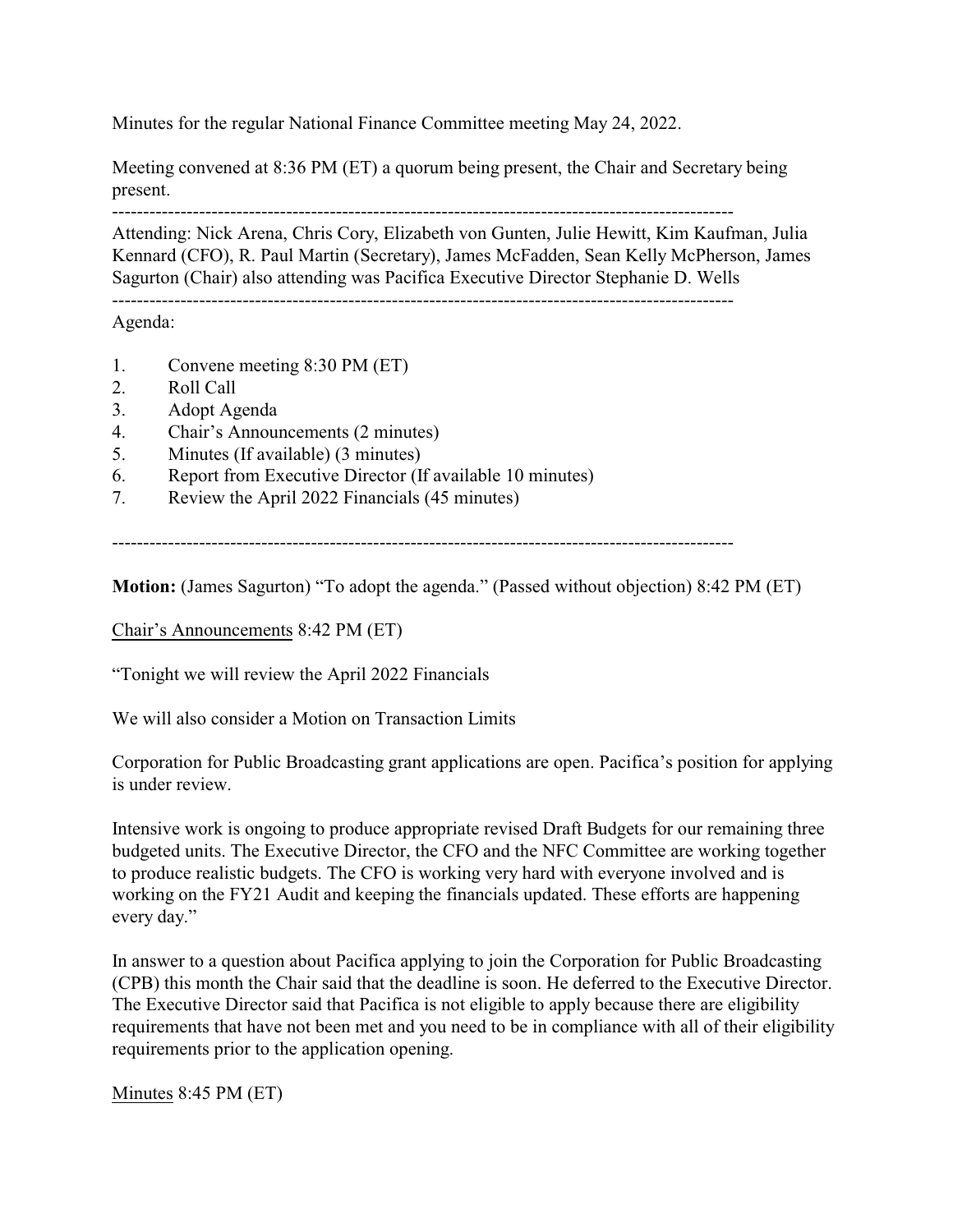There were no draft minutes available.

## Report from Executive Director 8:46 PM (ET)

The Executive Director said that she did not have an official report, it was a hectic day and she was focusing on some issues they were dealing with at KPFK and did not prepare anything for this meeting.

The issue of Pacifica not applying to join the CPB was brought up. The Executive Director said that we would have to wait until 2023, to apply to join the CPB. She said that there were some financial documents based upon a letter Pacifica had received in 2017, from the CPB of the eligibility requirements that Pacifica had not met. She said that Pacifica had not done anything at that time to provide the CPB with the information that they needed. She said that in conversations she's had with people at the CPB all of those requirements from that letter still need to be met and the CPB needs to review those prior to Pacifica being eligible. She said that we were hoping to be able to apply and meet those eligibility requirements after the application process, but the CPB said we need to answer their questions from years ago and be in compliance prior to the opening of the application window. She said that we know what those requirements are and we need to start working on those to make sure that we are in good standing with them during this upcoming year and then we will be in compliance by the time the window opens next year. The Executive Director was asked what the questions were in that letter and she said that it would not be a problem to send that letter out. She said that it had been sent to two Executive Directors before her and she could pull that and forward it to people. The CFO said she would look for that 2017, letter too. There had also been a letter from the CPB in 2013.

The Chair said that a lot of what was missing were the audits and other financial information that wasn't available in 2013, but which has since become available. He said he'd been hoping that we'd make an effort to get those documents because we now have them. He said that he'd thought that the real concern would be audience levels at two stations that might not meet requirements.

The Executive Director said there are audience levels requirement and also a percentage of funding that has to come in from sources other than listeners, so Pacifica needs to find a certain level of funding from other sources and we don't meet that requirement either at some of the stations.

The CFO said that in the conversation that was had with the CPB the inability to pay our bills was something they were struggling with. The Executive Director agreed and said that she'd spoken to three people at the CPB and all had brought up the issue of fiscal management and fiscal irresponsibility as things they have been looking at over the past few years. Leadership instability was also an issue the people at the CPB had brought up.

The committee discussed conversations in NFC meetings about missing the May 19, 2021, deadline to apply to join the CPB last year, and the opinion was expressed that those members of the NFC who were not on the PNB ought to have heard about all of this over the past year since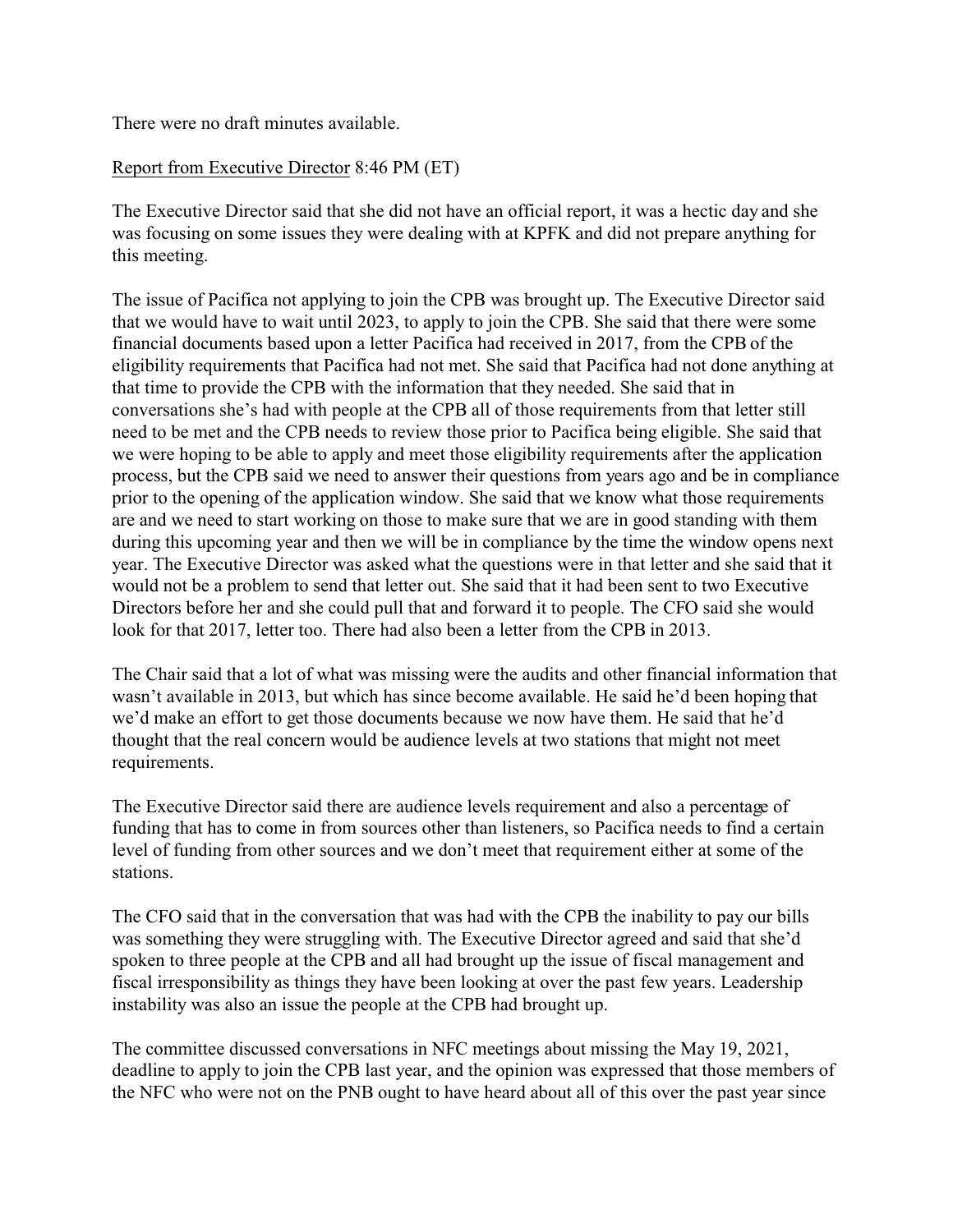it is a 2017, letter that has prevented Pacifica from even applying. Some committee members said this had all been discussed on the PNB and at other PNB committee meetings. The Chair said that he'd heard the Executive Director say something along these lines many times although he did not remember where she'd said it on each occasion. He said that he was surprised that it was never said on this committee, if it wasn't.

A member noted that June 30, is the latest deadline for an audit in California. It was noted that it would be good if next year all of the audits were done by March.

## Review the April 2022 Financials 8:59 PM (ET)

The CFO updated the committee on several items from past meetings. She said that the internal Revenue Service (IRS) had sent a release of levy notice to the stations' banks and the amounts removed in excess of the levy amounts have been returned and KPFT and Pacifica Radio Archives (PRA) have been made whole by Wells-Fargo. She said that as far as the actual levy from the Economic Injury Disaster Loan (EIDL) funds account we do have a chance of that being reduced but there's still work that needs to be done to gain access to those password-protected files. She said that this was all related to a 1099 from 2018. She said that she didn't believe that we have a chance of getting all of that fine returned because the 1096 form was not filed. She said that if we did get the 1096 form filed then maybe the IRS would reduce the fine, but they would not return all of it. She said that the IRS had seized about \$93,300.

In answer to a question the CFO said that Wells-Fargo had taken about \$26,000 from KPFT, and about \$29,000 from PRA and about \$2,000 was taken from the PRA savings account. She said that Wells-Fargo was charging Pacifica \$100.

The CFO said that Pacifica had closed on the building for KPFT last week. They made sure that the facility was insured properly. She said that some people have been on-site to do minor electrical repairs, and also to go over a check list of initial issues with the inspection. She said that we still need to solidify a budget for it all. She said that they can't do everything they want initially, but they are fixing things like security and air conditioning. She says a small group is meeting weekly. She said that they have to get the electricity and all turned on and they can't fund that right now. She said that KPFT's cash is very low. She said that KPFT's on-air fund raiser was not going well at all. She said that information had been sent out a week or two ago that KPFT had raised \$10,000 over the course of too many days. She said that this will need to be at the top of the list for the next couple of weeks.

There was a discussion of whether or not a bare bones studio could be set up in the new KPFT building. There was also a discussion of a budget for how KPFT could operate the building after they purchased it. The CFO said that she'd follow up with the KPFT Business Manager on that.

The CFO said that with regard to the National Office Central Services has been a struggle. She said that operating cash was about \$89,000 for the National Office. She said that taking insurance and payroll between now and June 1, that leaves about \$11,000. She said that the National Office doesn't have consistent cash coming in from donations. She said that the National Office gets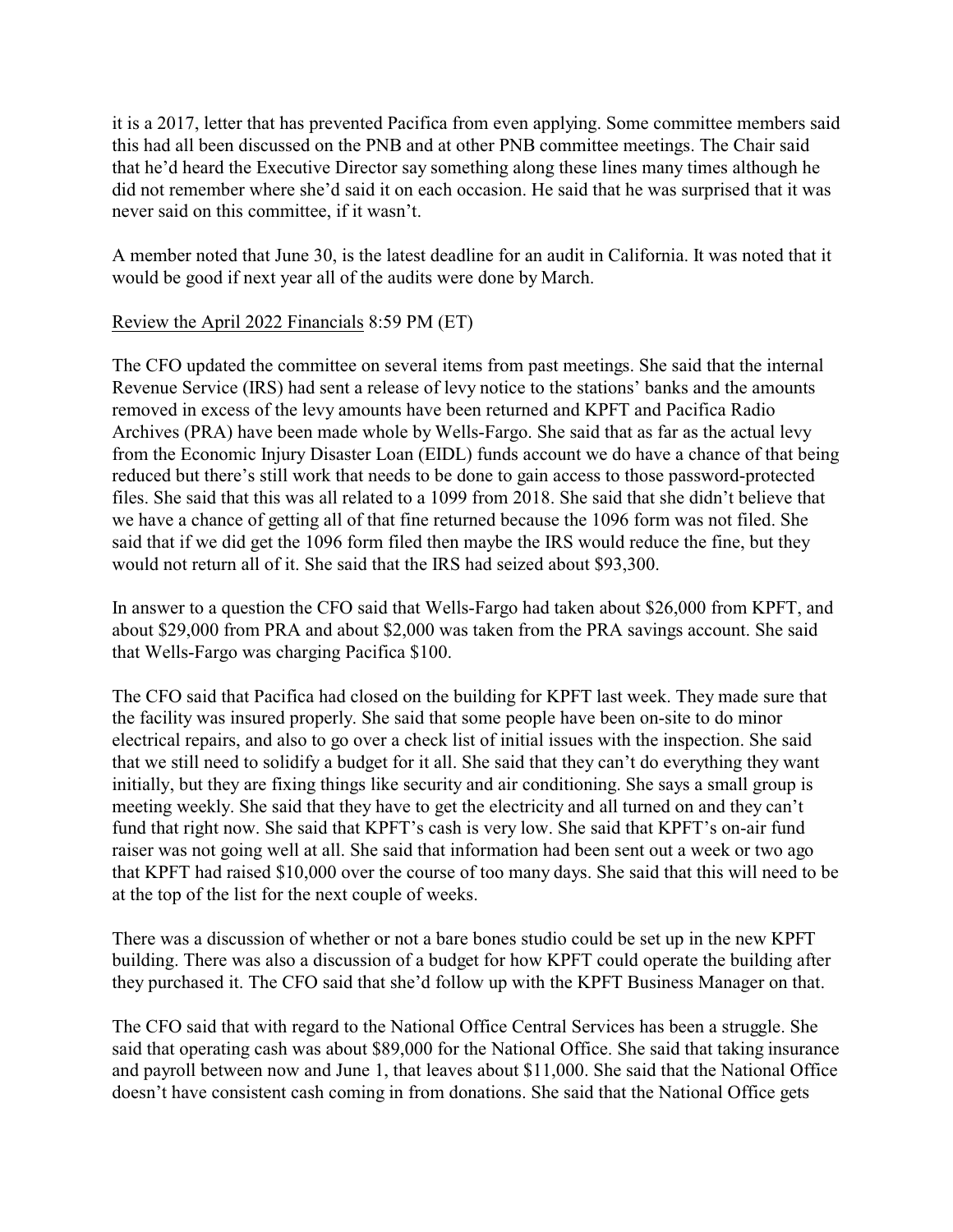about \$3,000 to \$6,000 in accounts receivable a month from places like Radio Maria. She said that there are not a lot of options there when the National Office doesn't get Central Services payments. In addition to regular Accounts Payable there is commercial insurance and the stations' health insurance fund that's about \$23,000. She said that WBAI and KPFK were struggling to pay that. She said that next week the National Office is going to have to handle that. She said that paying the health insurance premiums comes after payroll as a priority. She said that WBAI had not paid anything for the first quarter but that since January they have made about \$55,000 in payments. She said that's a very good stab at something that was pretty significantly far behind, but there are still about \$36,000 in health insurance payments this fiscal year that have been paid by the National Office that needs to be recovered. She said that the National Office has about \$260,000 of payables that still need to be paid which includes NETA, PBS, law firms, etc. She said that WBAI had made three months of payments in April and May trying to get caught up. She said that the effort is there, but it gives her pause every month making sure that we'll have cash every month, mostly to avoid late fees, which can range from a couple of hundred dollars to \$1,000. She said that the National Office is owed about \$550,000 in Central Services payments for FY22 alone. She said that KPFA and WPFW have paid, but KPFA's cash flow has dropped and WPFW hasn't started their on-air fund raiser yet, so things will be tight for them till they start it. She said that Pacifica has about \$176,000 in the EIDL fund.

The CFO went over the spreadsheet tab that showed Pacifica station payments for FY22 as a part of the Monthly Income Statement For the Seven Months Ending Saturday, April 30, 2022. She said that of the \$1.5 Million from the EIDL Pacifica had spent about \$1,153,000, and what remained was set aside for paying the auditor, the FJC interest for two quarters, legal bills and reserves for other bills. She said we have not paid all of those bills. She said that of the Accounts Payable for the National Office of about \$260,000 over \$100,000 of that is legal fees. She said there were about \$66,000 in legal fees from before February for the General Counsel's law firm that we need to get paid. She said that because interest payments have been made on the FJC loan that the upcoming interest payments will each be about \$38,000 instead of about \$50,000. She said that the General Counsel said that FJC is interested in extending the loan for two more years.

The CFO said that KPFK has funded payroll, all stations have. She said that KPFK has about \$10,000 in cash and they have about \$190,000 in aged payables. She said that the utilities have not been paid there for a while. KPFK's electricity bill is over \$50,000 now and they got a notice the day before this meeting that the utility company will cut the electricity off if the bill is not paid by June 1. She says that they're going to try to negotiate that down. She said that getting someone on the phone with them is a nightmare. There was a discussion about a moratorium on cutting off services during the pandemic and whether KPFK is covered by that.

The CFO said that KPFK has a nice postage machine that costs \$5,000 per quarter. The company, Pitney Bowes, will not let KPFK out of the contract, they want us to extend it. They're threatening to lock the machine. She said that the company may try to work with us. KPFK owes them about \$25,000. The committee discussed alternatives for postage other than the rented machine.

**Motion:** (Chris Cory) "To extend the time for this item by 15 minutes." (Passed without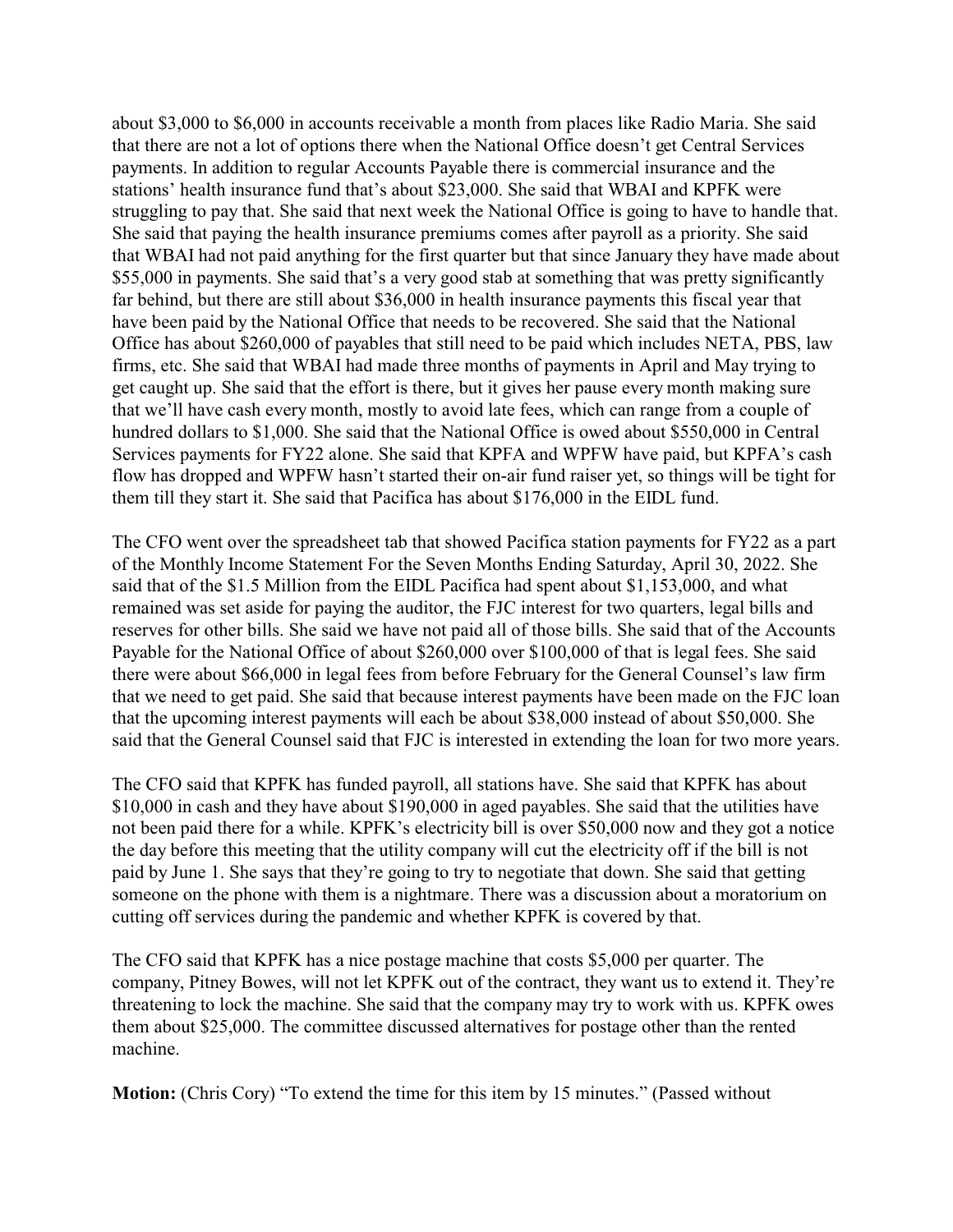## objection) 9:46 PM (ET)

The committee continued to discuss options related to postage and the rented machine.

The CFO discussed the Monthly Income Statement. She said she'd backed out the Paycheck Protection Program (PPP) revenue to make the comparisons apples to apples. She said that some percentages might be off because of the need to work with negative numbers. She said that YTD consolidated revenue is down 24% and expenses were down 7%. She said that KPFA was down 27% in rev, their expenses are down about 1%. She said she was surprised that they were not doing well. She said that Major Donors was down 62% YTD. She said that KPFK was down 44% with regard to fund raising, and they have suspended their on-air fund raiser. The Executive Director said that the on-air fund raiser would resume within 24 to 48 hours. The CFO said that KPFK needs close to \$100,000 for payroll and health insurance every month. She said that the KPFT on-air fund raisers were not working. She said that their YTD revenue was down 40% and expenses are down about 12%. She said that she hoped that would go up. She said that WBAI was flat with their revenue and expenses and are day to day with cash. She said that NETA has implemented some new processes with regard to how decisions are made with making payments. She said that the NFC Chair had been included in a lot of that correspondence to make sure that there's more than one decision maker. She said that when she looks at WPFW's *Allegiance* report she doesn't know if that includes everything like checks. She said that in May the station raised about \$59,000 according to their Web site. She said that the average raised per day was about \$2,500 and their average gift is \$118. She said that KPFA has about the same average but they have larger Major Donors and bequests that make them successful. She said that we need to figure out what needs to be done to push that up. The CFO said that the National Office was down 23% in revenue and up 20% in expenses. She said that she has not had time to get the Pacifica Affiliates Network broken out, but they have cut expenses by 6% and their revenue was up 7.4%. She said that PRA, thanks to the April on-air fund raiser, is up 15.7% with revenue, and they are flat with expenses. She said that election costs were paid at the national level.

The committee discussed how elections expenses are handed. There was also a discussion of Central Services fees and Central Services formulas.

**Motion:** (Chris Cory) "To extend the time for this item and the meeting by 10 minutes." (Passed without objection) 10:10 PM (ET)

The committee continued to discuss Central Services issues.

The CFO said that the Income Statement spreadsheet was now color coded to make comparisons of prior and current years easier. There was a discussion of sharing radio programs and affecting increases in revenue in a short term.

The Chair said that according to Charity Navigator if you thank donors donations go up 15%. He said that he thought most stations don't remind people when their membership has lapsed. He said that the Internet was an issue. He said that there are ways to bolster our share of the market and we're not necessarily doing any of it. Programming was discussed.